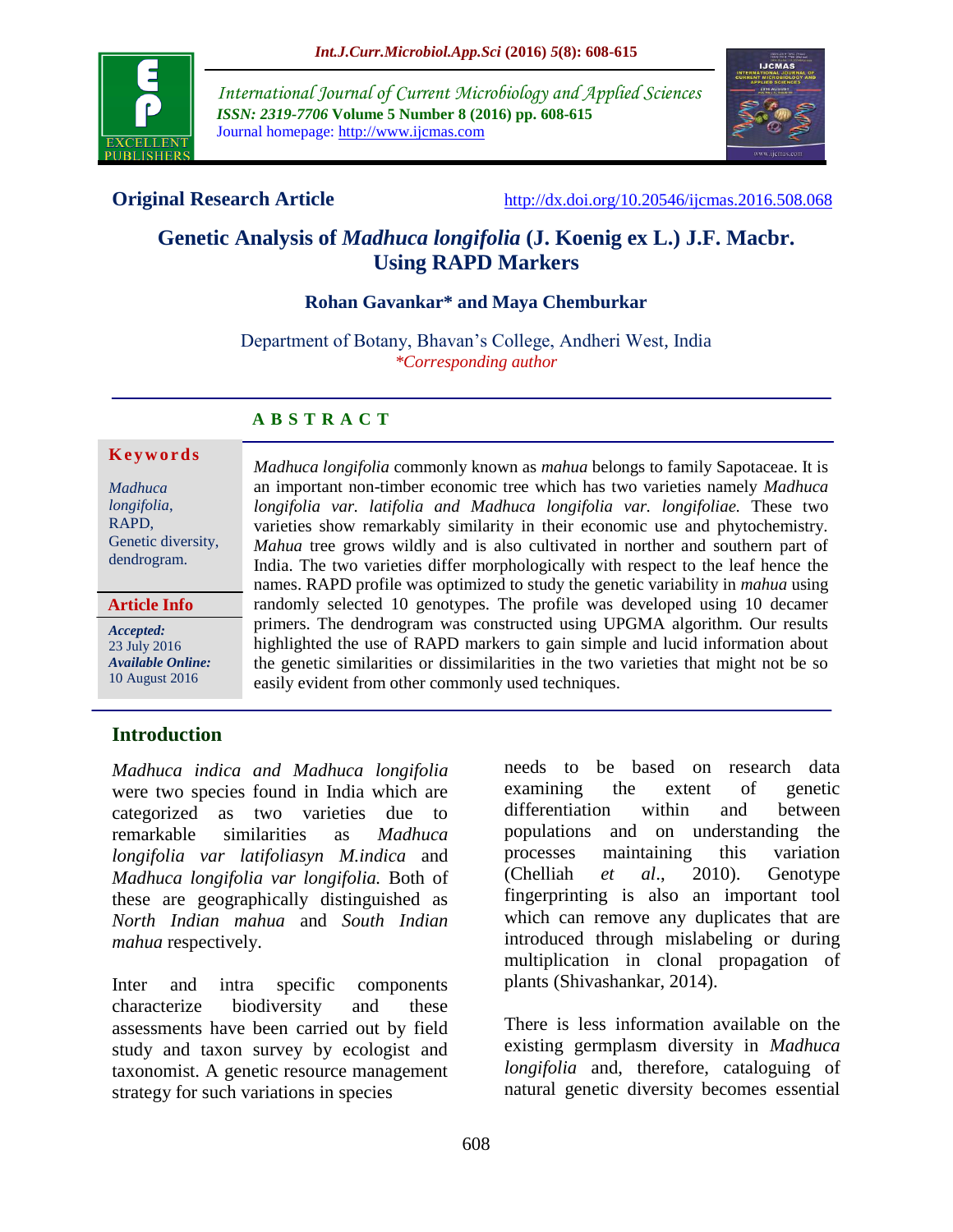for its efficient and sustainable germplasm management.

Polymerase Chain Reaction (PCR) based molecular markers such as Randomly Amplified Polymorphic DNA (RAPD) technology has become an efficient tool in investigation of genetic diversity within and between populations and has been explored by molecular biologist (Singh *et al*., 2002; Belaj *et al.,* 2002; Shan *et al.,* 2005).

*Madhuca longifolia* commonly called *mahua* is one of the most harnessed non timber trees. Several pharmacological activities have been reported about the various parts of the plant. It is also considered as valued and sacred tree by several tribes in different states of India (Patil *et al*, 2004).

Our research is hence focused on the genetic diversity which was carried out to determine intra –specific or inter-varietal variations in randomly selected genotypes of *Madhuca longifolia.*

# **Materials and Methods**

### **Collection of samples**

Plant samples used in the present study were fresh young leaves of 10 genotypes of *Madhuca longifolia (J.Koenig ex L.) J.F. Macbr.*belonging to family Sapotaceae. 8 genotypes were randomly selected belonging to *Madhuca longifolia var. latifolia* from Bhavans college campus and Wada, Taluka Vasai, Dist. Palghar, Maharashtra, India.1 genotypewas the leaves of *Madhuca longifolia var. longifolia* purchased from nursery in Chennai, Tamilnadu. 1 genotype was cultivated genotype of *Madhuca longifolia var. longifolia* taken from bhavans college campus. The leaf samples of these 10

genotypes were collected fresh and were carried to laboratory in a zip-lock bag containing packet of silica gel.

# **DNA extraction and quantification**

Optimized protocol comprising of 1% CTAB buffer with homogenization in liquid nitrogen followed by grinding with a pinch of PVP was used for extraction of DNA from the randomly selected 10 genotypes which were further subjected to RAPD analysis.

### **Reagents and the optimal PCR reaction mixture**

PCR amplification was done in 20 μl of reaction volume containing 1x PCR buffer (Kappa, SA);  $MgCl<sub>2</sub>$ , 3 mM; dNTP mix, 0.25 mM; *Taq* DNA polymerase, 0.05 U; primer, 1 pmol and template DNA, 50 ng. Sterile nuclease free water is used as negative control.

### **Agarose gel electrophoresis**

Agarose gel electrophoresis is the most simplest and economic way for visualization and analysis of DNA to quantify it or to isolate a particular band. 1 g agarose was dissolved into 50 ml TAE (Tris Acetic acid Electrophoresis) buffer to get a 2% gel. The agarose was digested in microwave oven so as to get a translucent solution. 2 μlof ethidium bromide (DNA staining dye) was added to it, mixed properly before pouring into the gel casting tray containing the comb and allowed to set for 45 min. The Comb was carefully removed to avoid damage to the wells. About 300 ml of 1X solution of TAE buffer was added to the buffer tank of horizontal electrophoretic set up. 10μl of sample with the gel loading dye containing bromophenol blue as the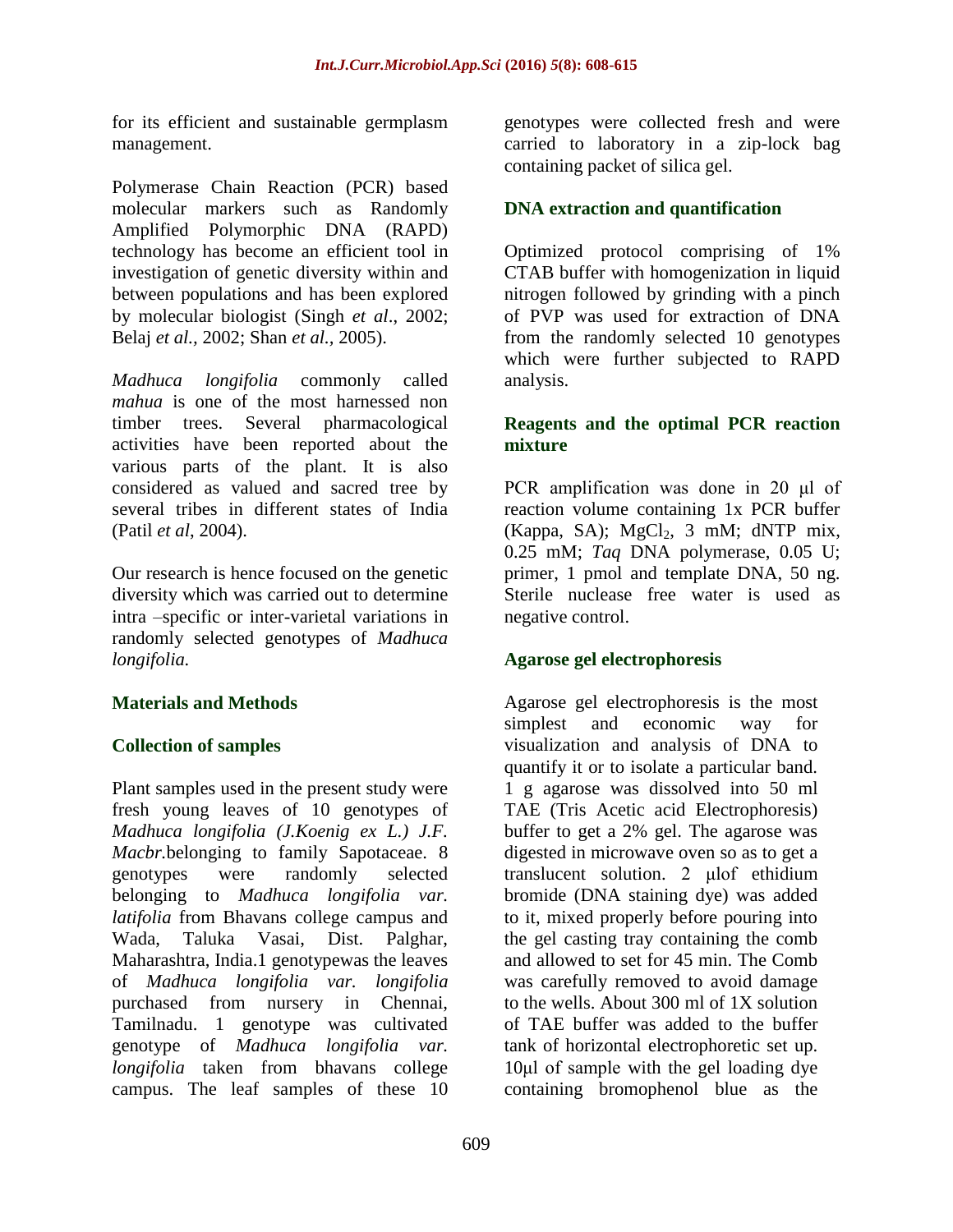tracking dye was loaded in the wells of the gel. 8 µl of 100 bp DNA ladder (Bangalore genei) was also loaded into one well as standard. The gel electrophoresis was carried out using Electrophoresis unit. Power supply was turned on to about 50 volts for 30 minutes and then to 100 volts. The gel was viewed in UV-illuminator. The DNA band pattern was observed and photographed using digital camera.

# **Genetic Diversity DATA Analysis**

The 10 RAPD markers resulted in different banding pattern ranging from 100-2000bp. For construction of a dendrogram, presence and absence of bands were scored as 1 and 0 respectively. Using the UPGMA statistical software, diversity between the samples was analyzed using Paired group algorithm with similarity matrix based on Jaccard coefficient.

### **Results and Discussion**

The 10 genotypes yielded good quality DNA ranging from 530 ( $\mu$ g/gm) to 812 ( $\mu$ g/gm) and the ratio of (260/280) also ranged from 1.7 to 1.8. Extraction of DNA from *Madhuca longifolia* was carried out by optimized DNA method using CTAB buffer system. The extracted DNA was further used to carry out PCR amplification using 10 Decamer primers to generate RAPD profile discussed as follows

Genetic relationship among the ten randomly selected genotypes of two varieties *Madhuca longifolia* was carried out using RAPD finger printing analysis. 10 random primers selected generated reproducible, informative and easily analyzable RAPD profiles. 4 primers gave 6 unique bands primer  $1 - 1$  unique band, primer 5 and 6 two unique bands and primer 9 1 unique band was scored. Only Primer 8 gave monomorphic bands whereas rest of the 9 primers no monomorphic bands were scored.

In cluster analysis of the dendrogram revealed that S-5 the genotype collected from Wada formed a separate clade, this genotype grows wild in the industrial area shows delayed flowering and fruits of smaller size. The second cluster showed similarity between S6 and S3 and a clade of S7 and S9. The innermost cluster revealed the similarity between S1 and S2 and its relatedness to S4. The two genotypes of *Madhuca longifolia var. longifolia*S8 and S10 were geographically distinct but indicate similarity in the genetic constitution. The variety *Madhuca longifolia var. longifolia* differs from variety *Madhuca longifolia var. latifolia*but is not very significantly different genetically.

The genotypes taken for study suggested that *Madhuca longifolia var. longifolia* and *Madhuca longifolia var. latifolia* undergoes a major part of genetic variation by environmental factors. The genetic diversity of *Madhuca longifolia* varies with the geographic distance and environmental factors. Genetic diversity refers to the variation at the level of polymorphism in individual genes, and provides a mechanism for populations to adapt their ever-changing environment (Chelliah *et al*., 2010). Variation in the genetic constitution may results in offspring with better chances of changing environmental conditions.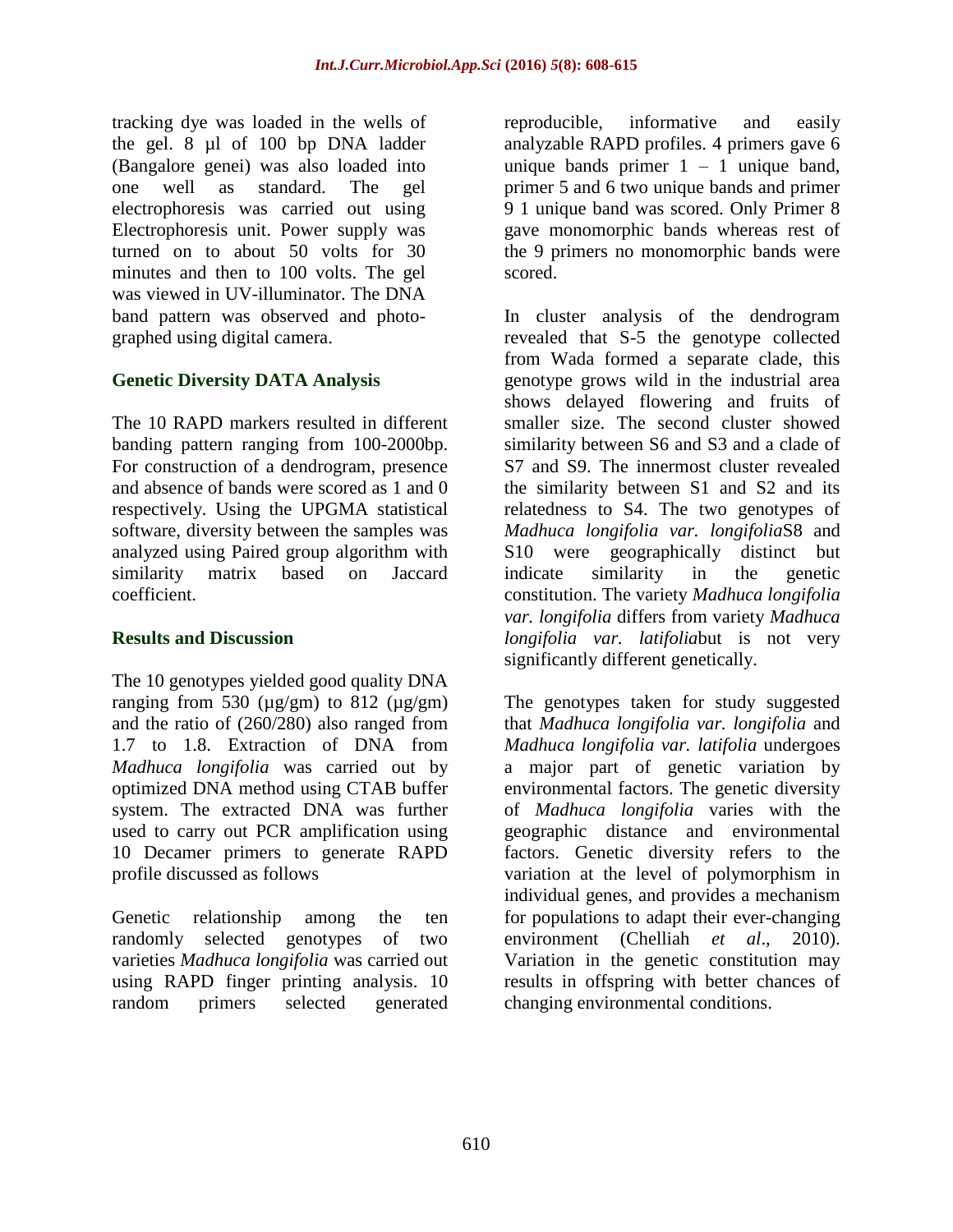| <b>Table.1 PCR-MIX</b> |  |  |
|------------------------|--|--|
|                        |  |  |

| PCR components                          | Volume $(\mu l)$ |  |  |
|-----------------------------------------|------------------|--|--|
| <b>Nuclease free water</b>              | 10.75            |  |  |
| 10X reaction buffer with $MgCl2(1.5mM)$ | 2.00             |  |  |
| $dNTP$ mix $(2.5mM)$                    | 2.00             |  |  |
| Primer 16S FP (10picomoles/ µl)         | 2.00             |  |  |
| Primer 16S RP (10picomoles/ µl)         | 2.00             |  |  |
| Taq DNA polymerase (5U)                 | 0.25             |  |  |
| Template DNA (50ng/ µl)                 | 1.00             |  |  |
| Total volume                            | 20.0             |  |  |

# **Table.2** List of RAPD primers used

| SR. No | Sequence $(5' - 3')$ | SR. No | Sequence $(5' - 3')$ |
|--------|----------------------|--------|----------------------|
|        | <b>AGACGGCTCC</b>    |        | <b>CTACGCTCAC</b>    |
|        | <b>GAGACCAGAC</b>    |        | <b>AGATGGGCAG</b>    |
|        | <b>TTAGCGCCCC</b>    |        | <b>TGGTCGGGTG</b>    |
|        | <b>AGGACTGCTC</b>    |        | <b>GGACCCAACC</b>    |
|        | <b>GTGGGTGCCA</b>    |        | <b>CAGGCCCTTG</b>    |

# **Table.3** PCR temperature profile

| <b>Initial</b><br>denaturation | <b>Denaturation</b> |                |                | Annealing   Extension   Final Extension |
|--------------------------------|---------------------|----------------|----------------|-----------------------------------------|
| 94°C                           | $94^{\circ}$ C      | $37^{\circ}$ C | $72^{\circ}$ C | $72^{\circ}$ C                          |
| 5 min                          | min                 | min            | 1 min          | $10 \text{ min}$                        |
|                                | 40 cycles           |                |                |                                         |



**Figure 1:- RAPD PRIMER Figure 2:- RAPD PRIMER 5'AGACGGCTCC3'GEL IMAGE 5'GAGACCAGAC3' GEL IMAGE**

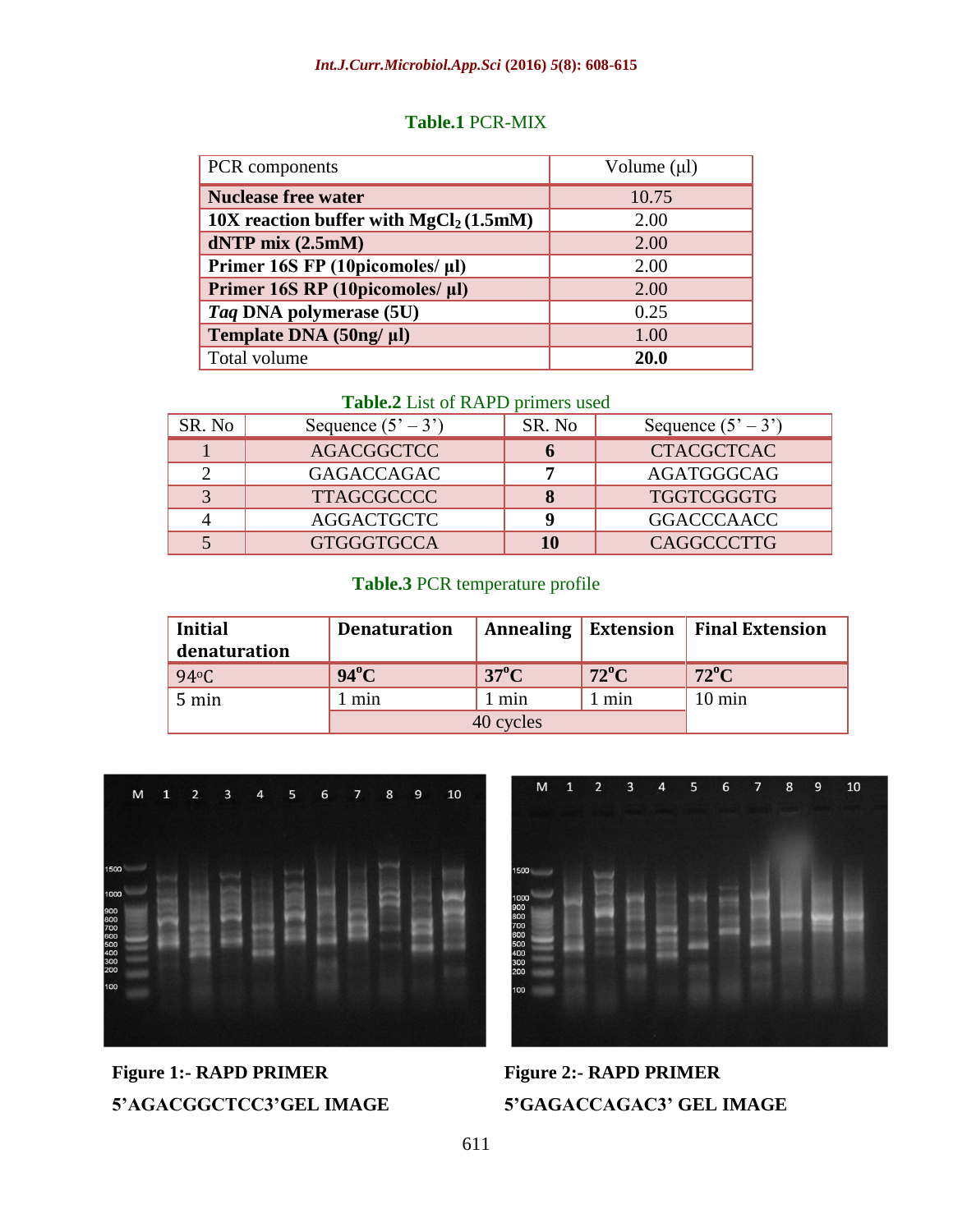

**Figure 3:- RAPD PRIMER Figure 4:- RAPD PRIMER 5'TTAGCGCCCC 3'GEL IMAGE 5'AGGACTGCTC3' GEL IMAGE**



**Figure 5:- RAPD PRIMER Figure 6:- RAPD PRIMER 5'GTGGGTGCCA3' GEL IMAGE 5'CTACGCTCAC3' GEL IMAGE**







**Figure 7:- RAPD PRIMER Figure 8:- RAPD PRIMER 5'AGATGGGCAG 3' GEL IMAGE 5'TGGTCGGGTG3' GEL IMAGE**

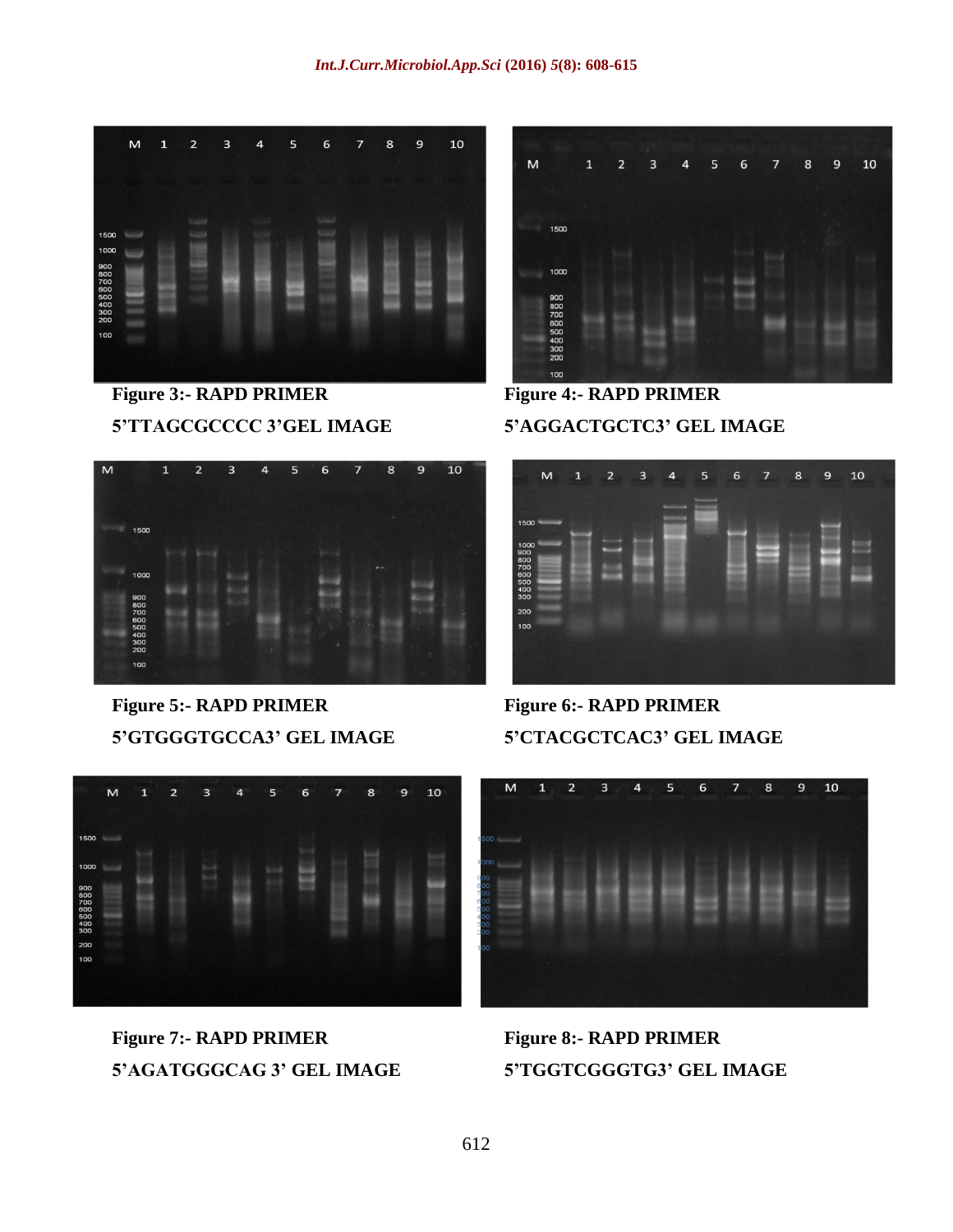

**Figure 9:- RAPD PRIMER Figure 10:- RAPD PRIMER 5' GGACCCAACC 3' GEL IMAGE 5'CAGGCCCTTG3' GEL IMAGE**



# **DENROGRAM (Figure 11)**

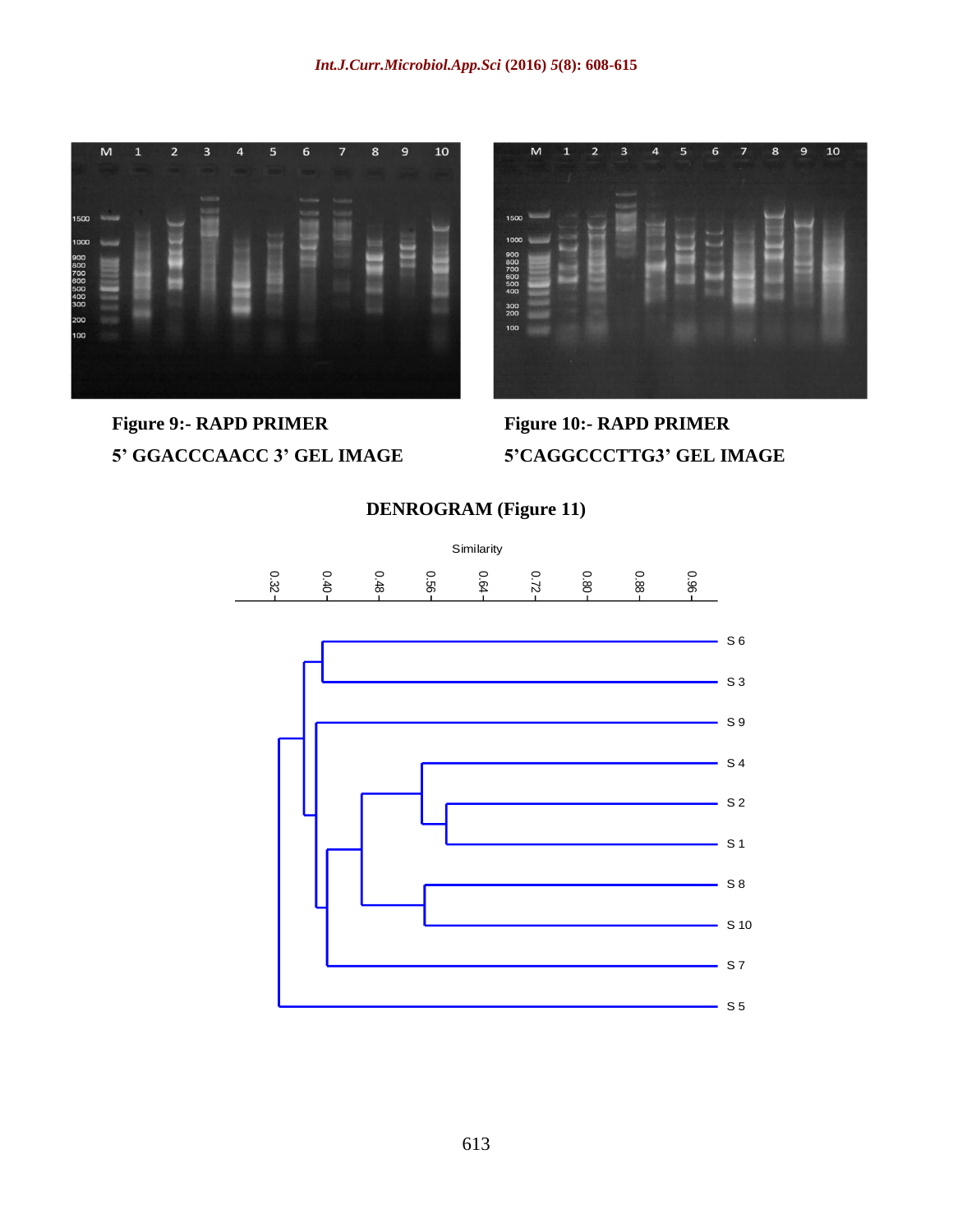| Sample                  | Location                   | Ratio     | Ratio     | Yield        |
|-------------------------|----------------------------|-----------|-----------|--------------|
| (Genotypes)             |                            | (260/280) | (260/230) | $(\mu g/gm)$ |
| $\mathbf{1}$            | Wada, Tal. Vasai           | 1.781     | 0.732     | 636          |
|                         | Dist. Palghar, Maharashtra |           |           |              |
| $\overline{2}$          | Wada, Tal. Vasai           | 1.818     | 0.699     | 548          |
|                         | Dist. Palghar, Maharashtra |           |           |              |
| 3                       | Wada, Tal. Vasai           | 1.854     | 0.854     | 561          |
|                         | Dist. Palghar, Maharashtra |           |           |              |
| $\overline{\mathbf{4}}$ | Wada, Tal. Vasai           | 1.897     | 0.832     | 691          |
|                         | Dist. Palghar, Maharashtra |           |           |              |
| 5 <sup>5</sup>          | Wada, Tal. Vasai           | 1.732     | 0.751     | 789          |
|                         | Dist. Palghar, Maharashtra |           |           |              |
| 6                       | Bhavan's College campus    | 1.826     | 0.711     | 610          |
|                         | Andheri (Mumbai)           |           |           |              |
|                         | Maharashtra                |           |           |              |
| $\overline{7}$          | Bhavan's College campus    | 1.881     | 0.810     | 812          |
|                         | Andheri (Mumbai)           |           |           |              |
|                         | Maharashtra                |           |           |              |
| 8                       | Bhavan's College campus    | 1.719     | 0.891     | 716          |
|                         | Andheri (Mumbai)           |           |           |              |
|                         | Maharashtra                |           |           |              |
| $\boldsymbol{9}$        | Dahanu                     | 1.829     | 0.858     | 632          |
|                         | Dist. Palghar, Maharashtra |           |           |              |
| 10                      | Chennai                    | 1.845     | 0.692     | 530          |

# **Table.4** DNA extraction - Ratio and yield of 10 genotypes used for RAPD profile

#### **Table.5** Similarity matrix computed with Jaccard coefficient

|                | <b>S1</b> | S <sub>2</sub> | S <sub>3</sub> | <b>S4</b> | S <sub>5</sub> | S <sub>6</sub> | S7    | <b>S8</b> | S <sub>9</sub> | <b>S10</b> |
|----------------|-----------|----------------|----------------|-----------|----------------|----------------|-------|-----------|----------------|------------|
| <b>S1</b>      | 1         | 0.583          | 0.439          | 0.508     | 0.400          | 0.419          | 0.421 | 0.500     | 0.364          | 0.377      |
| <b>S2</b>      |           |                | 0.349          | 0.583     | 0.311          | 0.422          | 0.448 | 0.448     | 0.368          | 0.434      |
| <b>S3</b>      |           |                | $\mathbf{1}$   | 0.367     | 0.367          | 0.393          | 0.365 | 0.365     | 0.354          | 0.235      |
| <b>S4</b>      |           |                |                | 1         | 0.400          | 0.375          | 0.350 | 0.500     | 0.415          | 0.460      |
| S <sub>5</sub> |           |                |                |           | 1              | 0.304          | 0.320 | 0.320     | 0.224          | 0.289      |
| S <sub>6</sub> |           |                |                |           |                |                | 0.375 | 0.375     | 0.340          | 0.327      |
| <b>S7</b>      |           |                |                |           |                |                |       | 0.373     | 0.391          | 0.409      |
| <b>S8</b>      |           |                |                |           |                |                |       |           | 0.362          | 0.550      |
| <b>S9</b>      |           |                |                |           |                |                |       |           | $\mathbf{I}$   | 0.400      |
| <b>S10</b>     |           |                |                |           |                |                |       |           |                | 1          |

Selection of more geographically diverse genotypes from North and south part of India will help to find out the individual<br>heterozygosity to estimate the best  $heterozygosity$  to

individuals in the population and this data may be correlated with other features of the variety to identify the superior variety.